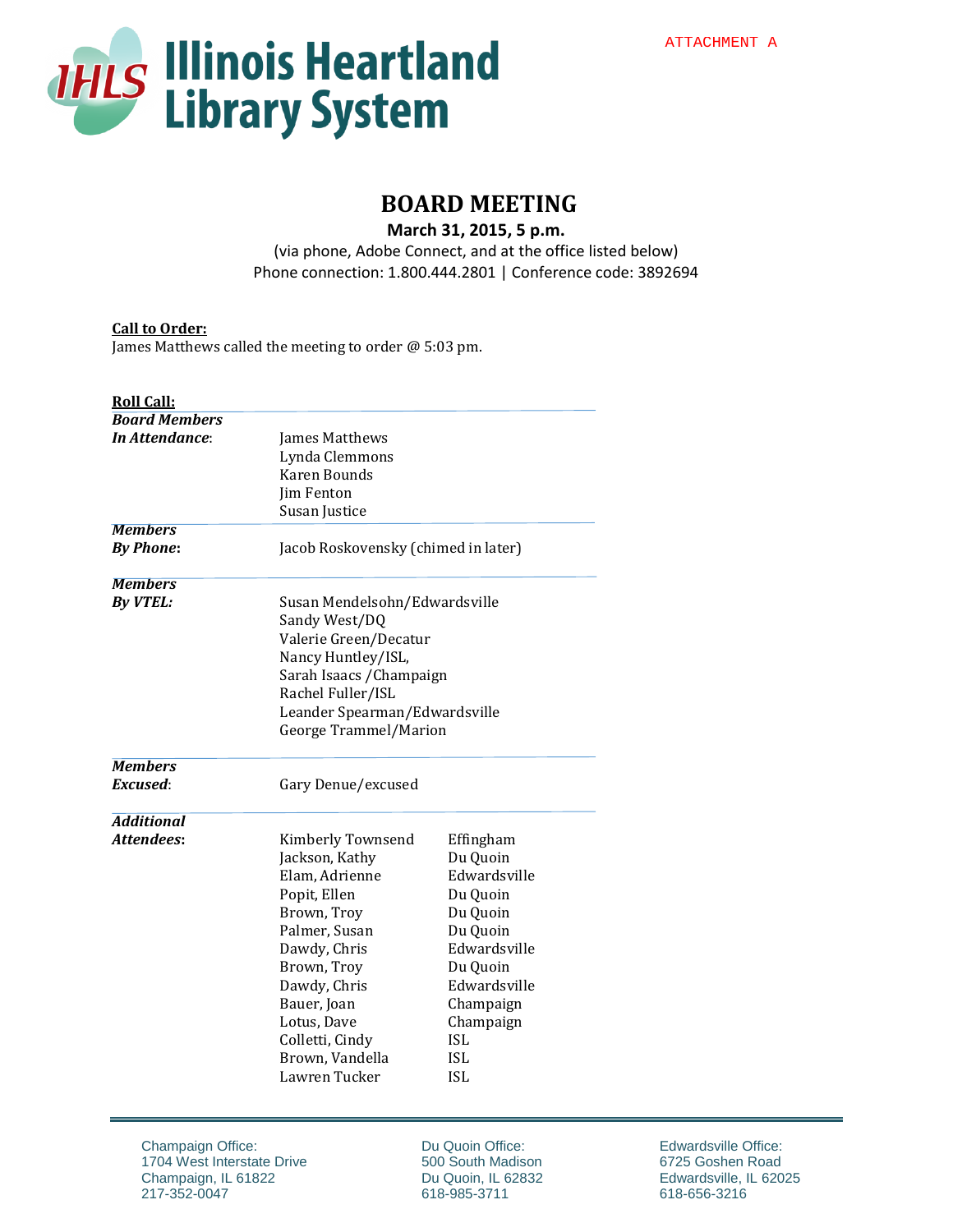

## **Consent Agenda:**

Motion to make correction to minutes – Lynda Clemmons was absent form last meeting. Motion to approve the consent agenda was made by Susan Justice, 2<sup>nd</sup> by Karen Bounds. Motion carried

## **FOIA**

None

#### **Announcements:**

Leslie Bednar is sick and could not attend tonight. Staff and executive board members will cover IHLS information.

#### **Public Comment:**

None

#### **Communications:**

Two items:

- Invitation from Worden public library sat 4-15 open house new addition
- Open house Sunday 4-12 Retirement Anne Hughes Glen Carbon

# **Staff Report/Staff Update:**

Kathy Jackson:

- 4 new hires, no promotions, 1 resignation see Attachment K
- Kathy addressed staffing questions.
- $\bullet$  Motion to approve staff updates Motioned by Karen Bounds,  $2^{nd}$  by Lynda Clemmons. Motion carried.

#### **Personnel Issues:**

None

# **Share Dream Grant Report:**

Chris Dawdy

- 61 transitional members
- Working on profiling members who need to be added
- Library barcoding is in process
- Three libraries to go live in April
- 40 was our target number of members but we have reached 60

#### **State Library Report**:

Cindy has some details to share -

- Official end of certification 100% have certified IHLS
- 3 schools unexpected results but they were not a problem
- Administrative Rules are effective on March 20<sup>th</sup> and will be published on April 3<sup>rd</sup> (page 5140)
- The ILA will be publishing the administrative code. It will include the new rules in the next issue.
- Lawren indicated that there was not 2015 budget yet, General Assembly did approve and signed for FY15 shortfall.

Du Quoin Office: 500 South Madison Du Quoin, IL 62832 618-985-3711

Edwardsville Office: 6725 Goshen Road Edwardsville, IL 62025 618-656-3216